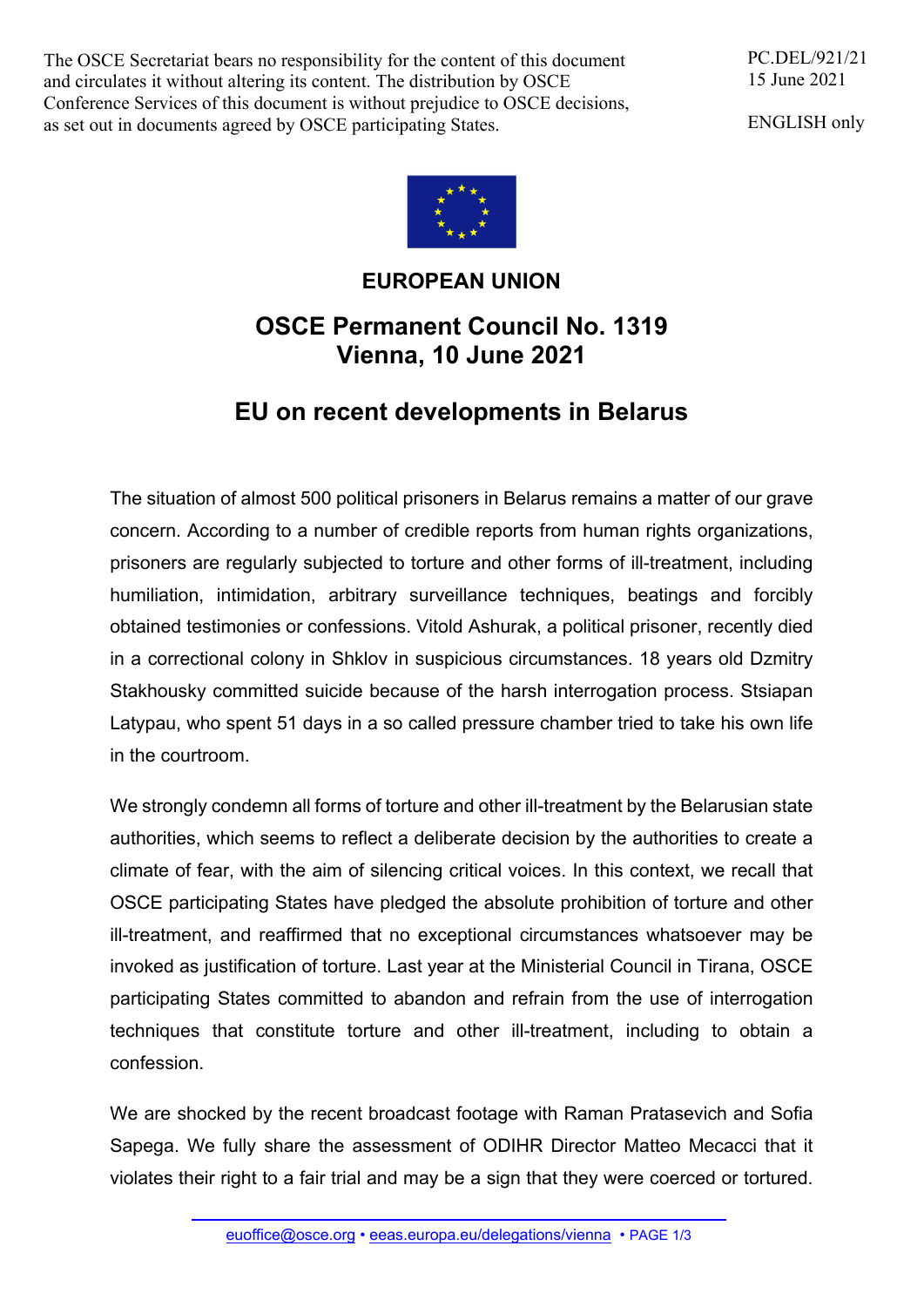Any attempt to include the coerced "confessions" as evidence in court proceedings would further erode the legality and credibility of a trial.

We urge the Belarusian authorities to immediately release and rehabilitate all political prisoners, including Raman Pratasevich and Sofia Sapega, and stop repressions against them. We echo the ODIHR Director in his call on the Belarusian authorities to investigate credible allegations of torture or other prohibited treatment against political prisoners. Those involved in torture, physical coercion and intimidation must not enjoy impunity and must be held accountable without exception. International efforts to collect and preserve documentation and evidence of serious human rights violations in Belarus, such as the *International Accountability Platform for Belarus,* offer a significant contribution in this respect.

We remain alarmed about the continued systemic repression and intimidation of independent journalists, other media actors and media outlets in Belarus. According to the Belarusian Association of Journalists, 27 journalists are currently in jail, mainly apprehended for their reporting on public events and other political developments. Criminal charges have been brought against 15 journalists and employees of the largest and most popular independent media outlet TUT.BY, including its editor-inchief Maryna Zolatava. We welcome the efforts of the OSCE Representative on Freedom of the Media Teresa Ribeiro and support her call on the authorities to put an end to the current climate of impunity regarding violence against journalists and to immediately and unconditionally release all journalists and media actors in Belarus.

The EU remains convinced that an inclusive national dialogue leading to free and fair elections, with international observation including by ODIHR remains crucial to address the situation in Belarus.

The EU reiterates its strong condemnation of the forced landing of a Ryanair aircraft travelling between EU capitals by the Belarusian authorities, followed by the detention of Raman Pratasevich and Sofia Sapega on 23 May. We welcome the decision of the International Civil Aviation Organization to investigate this unacceptable incident, which endangered aviation safety. In view of the further deterioration of the situation in Belarus, the EU decided on 4 June to strengthen the existing restrictive measures by introducing a ban on the overflight of EU airspace and on access to EU airports by Belarusian carriers of all kinds. At the same time, the EU reiterates its determination to adopt further sanctions, in line with the European Council conclusions of 24 May.